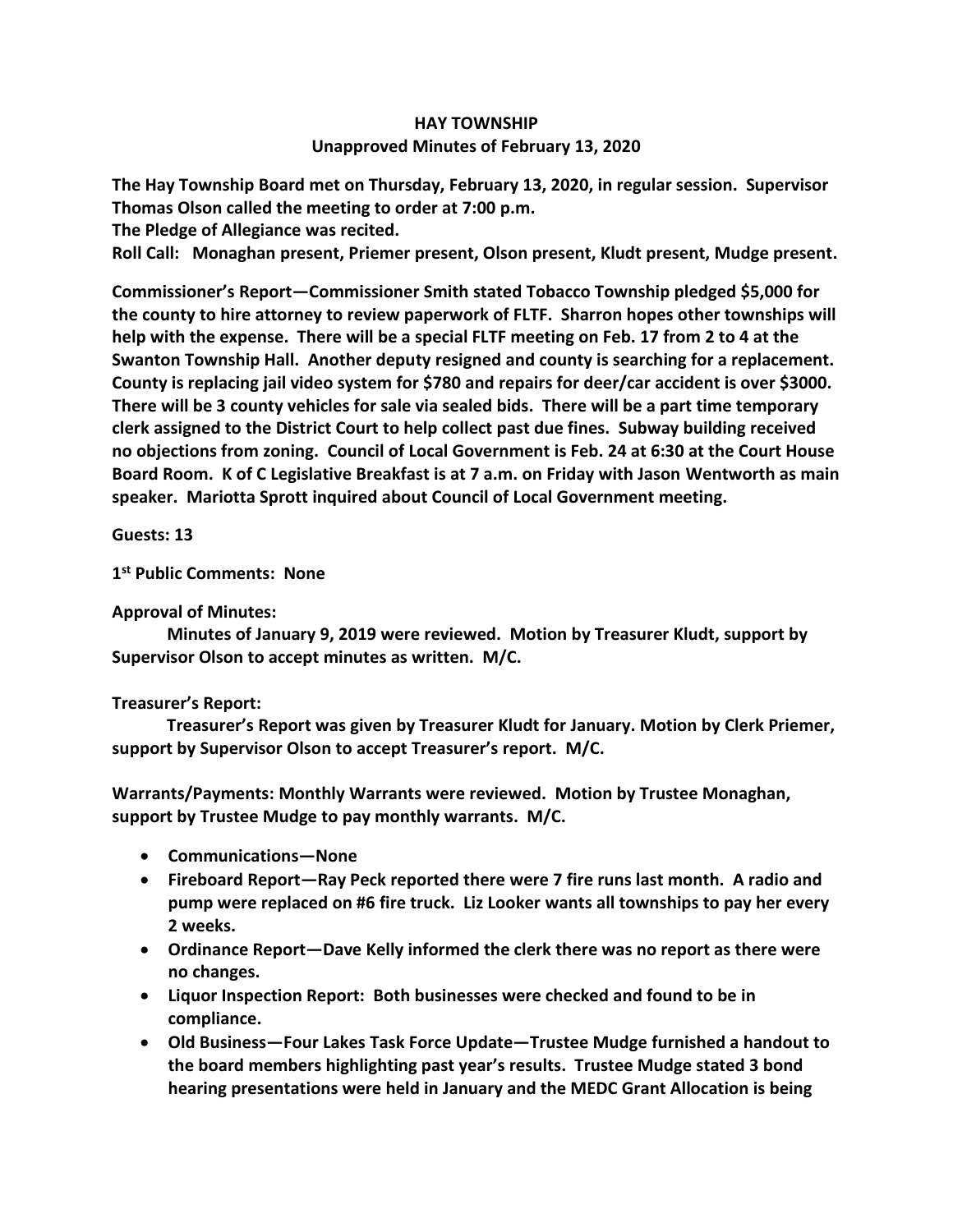**revised for change from original Budget Allocation. Yeo & Yeo has started their audit of FLTF. Items for the Feb. 14 Board is as follows: Review of expenses and allocation of estimated costs. Line of Credit for FLO & guarantee. Anticipated \$500,000 until we get interim financing. Discussion of Wiki gates at Sanford.**

• **New Business—B.O.R. on March 3 at 10 a.m. is organizational meeting. B.O.R. meeting on March 11 from 9 to 3 will be for residents and March 13 from 3 to 9 will also be for residents.**

**Fire Resolution #1. Motion by Clerk Priemer, support by Trustee Mudge to approve fire resolution #1. Roll Call Vote. Monaghan yes, Priemer yes, Olson yes, Kludt yes, Mudge yes. M/C.**

**Formation of Census Committee—Trustee Mudge explained some of the process and job opportunities and the impact of the census count on the County. Motion by Clerk Priemer, support by Trustee Monaghan to approve formation of Census Committee. M/C.**

**Election Workers—Held Election Commission Meeting at 10 a.m. and appointed Kathie Hart, Sandra Priemer, Corey Cuddie, Diane Kludt, Wanda Raymer, and Mark Mudge as election workers for Presidential Primary on March 10, 2020.**

**Mosquito Spraying—Trustee Monaghan talked to mosquito spraying organization in Midland. Explained the process and road spraying was recommended. Would be more costly to spray everywhere due to the swampy nature of Hay Twp. Mariotta Sprott mentioned that APM did a good job for her.**

**Marihuana Info.-- Wayne Davidson spoke again about the problems facing his business and really wants to pursue micro license due to loss of customers from Medical Marihuana business. Davidson is hoping Hay Twp. will allow the micro license for the Slyders location. Hopes to have Slyders open by summer.** 

**Trustee Monaghan did research and met with individual working in the business. Recreational store could be worth a lot of money to owners if no other competition around. Could end up outproducing the demand over time. Tobacco Township does not seem interested in giving Davidson a permit to grow recreational. Trustee Monaghan also learned recreational could bring more criminal element to the township. Discussion followed. Motion by Trustee Monaghan, support by Supervisor Olson to schedule a public hearing at 6:00 p.m. on March 12th to receive feedback from residents before any decisions are made. M/C.**

**Tornado Siren—Board members received bids from 2 companies. Costs ranged from \$14727.40 to \$22,947.00. Discussion followed. Trustee Monaghan will review the material provided by the 2 companies and a board decision will be made at the March 12, 2020 meeting.**

• **Public Comments: Karen Moore introduced herself and announced she will be running as County Commissioner for our area as Sharron Smith will not be running for another term.** 

**Mariotta Sprott had a situation with real estate in the Wooden Shoe area. She has discussed this problem with Treasurer Kludt and Assessor Cuddie previously. Supervisor Olson stated it was not a township problem.**

**Mariotta also asked the board to consider alternating the meeting times to 10 a.m. in**